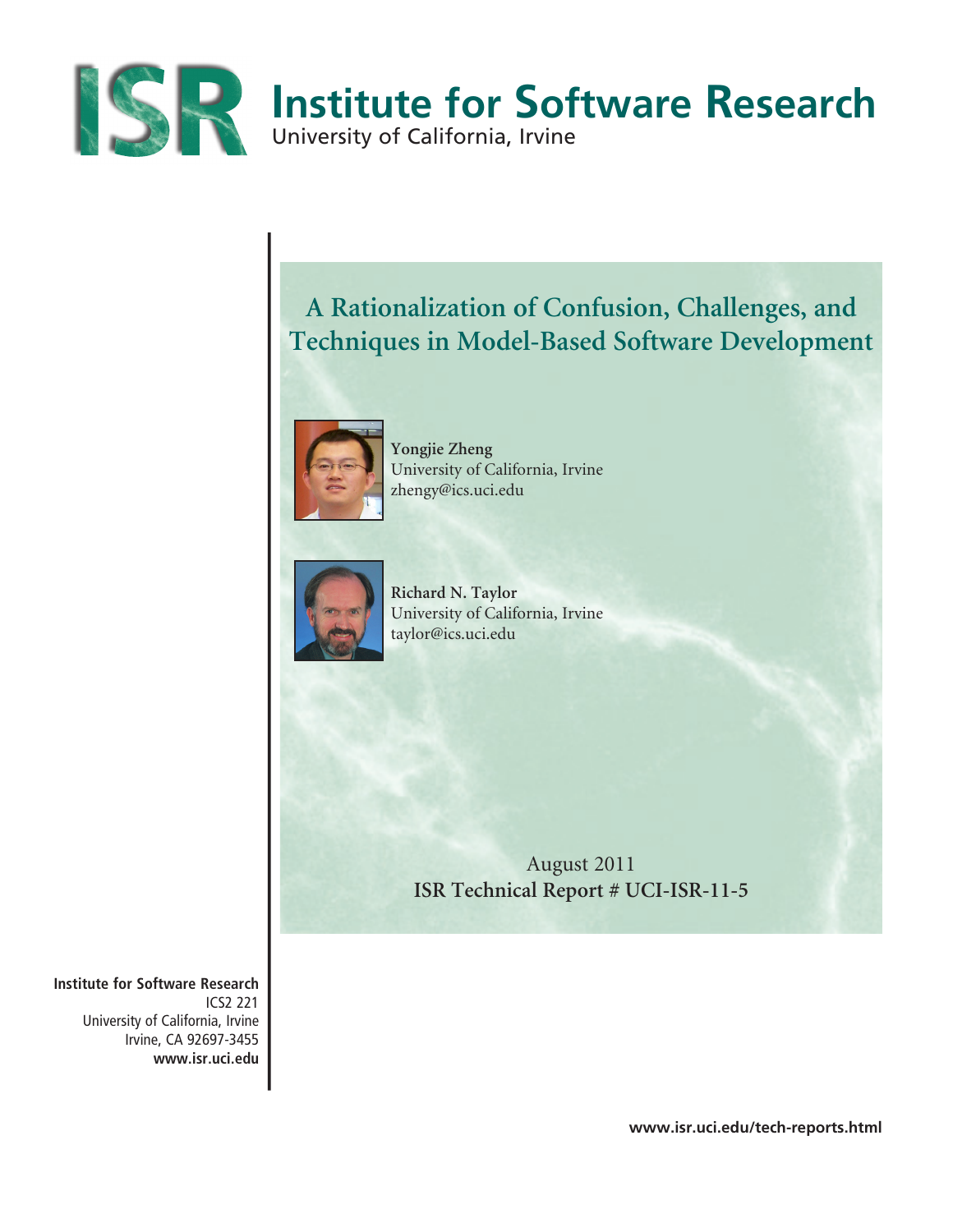## **A Rationalization of Confusion, Challenges, and Techniques in Model-Based Software Development**

Yongjie Zheng and Richard N. Taylor<sup>1</sup>

Institute for Software Research, University of California, Irvine, Irvine, California 92697 {zhengy, taylor}@ics.uci.edu

**Abstract.** The use of model-based software development is increasingly popular due to recent advancements in modeling technology. Numerous approaches exist; this paper seeks to organize and characterize them. In particular, important terminological confusion, challenges, and recurring techniques of model-based software development are identified and rationalized. New perspectives are provided on some fundamental issues, such as the distinctions between model-driven development and architecture-centric development, code generation, and metamodeling. On the basis of this discussion, we opine that architecture-centric development and domain-specific model-driven development are the two most promising branches of modelbased software development. Achieving a positive future will require, however, specific advances in software modeling, code generation, and model-code consistency management.

**Keywords:** Model-Based Software Development, Model-Driven Development, Architecture-Centric Development.

## **1 Background and Organization**

A software model is an abstraction over some aspect of software product. It is most frequently–though not exclusively–used in software development for the purpose of documentation. *Model transformation* [1] is an automated process of taking one or more source models as input and producing one or more target models as output, while following a set of transformation rules. One of its instances, modelimplementation "mapping", provides a new application context for software models, wherein system implementations can be directly generated from abstract models. Specifically, it consists of the activities of code generation and consistency management between generated code and source models.

*Model-based software development* (MBSD) is based on software modeling and model-implementation mapping. It is a paradigm where models are used not only horizontally–to describe and analyze–but also vertically to synthesize, integrate, and

<sup>&</sup>lt;sup>1</sup> ISR Technical Report # UCI-ISR-11-5, August 2011. This work is supported in part by the National Science Foundation under grants CCF-0917129 and CCF-0820222.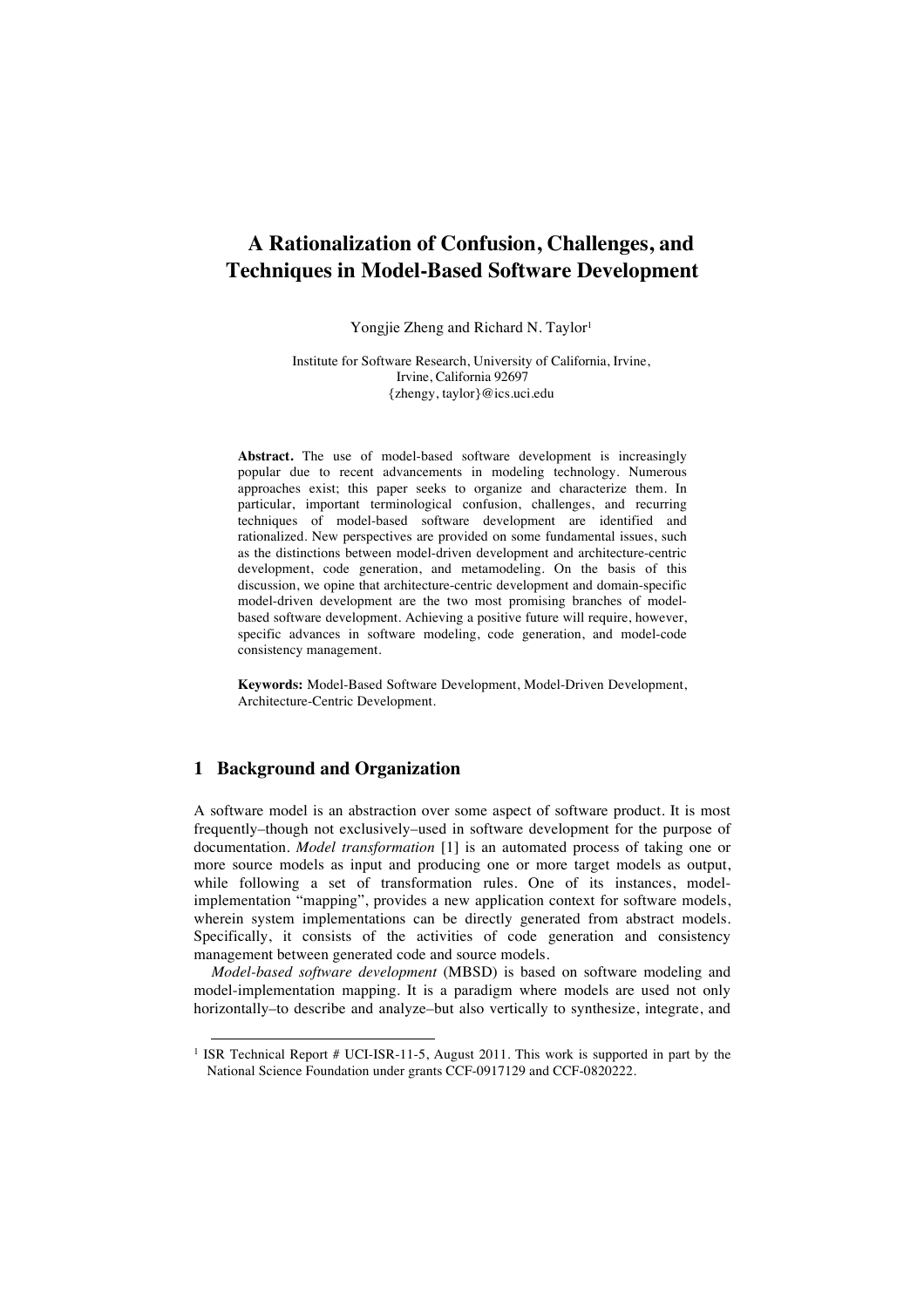evolve software systems. The primary advantage is that software productivity and quality are improved, given that software models abstract away certain implementation details and are much closer to the problem domain relative to programming languages. There are a number of specific approaches of MBSD, such as application generation, model-driven architecture, and generative software development. They differ in various ways, but all use software models - e.g. domain variations, design models, or system specifications - to create or directly execute a software system.

A classification framework is presented in this paper to enable comparison of varying model-based development approaches along a set of criteria. In particular, important terminological confusion, challenges, and recurring techniques of MBSD are identified and rationalized. New perspectives are provided on some fundamental issues, such as the distinctions between model-driven development and architecturecentric development, code generation, and metamodeling. The goal is to differentiate close concepts, cross-fertilize ideas across different approaches, and outline future research in MBSD.

The paper is organized as follows. Section 2 describes existing model-based development approaches, and presents the comparison framework. Based on the description, Section 3 analyzes and clarifies two confusing issues: model-driven development versus automatic programming, and model-driven development versus architecture-centric development. Section 4 highlights three research challenges in terms of what they are, why they are hard, and how existing methods are deficient in addressing them. Section 5 introduces fundamentals, different usages, and important issues of techniques that recur in MBSD. Finally, Section 6 describes related survey/comparison work, and Section 7 concludes the paper.

## **2 Model-Based Software Development**

This section briefly introduces existing model-based development approaches, and organizes and characterizes them using a classification framework. This introduction serves as a basis for the discussion in following sections.

#### **2.1 Overview**

Model-based development approaches can be roughly classified based on the primary abstraction level of their focal software model. We consider four: specificationdriven development, model-driven development, architecture-centric development, and generative and component-based development. Fig. 1 provides a simplified illustration of these approaches with important artifacts and code generation processes explicitly represented. Notice that generative and component-based development is included because composition specification can also be seen as a model that emphasizes composition abstractions.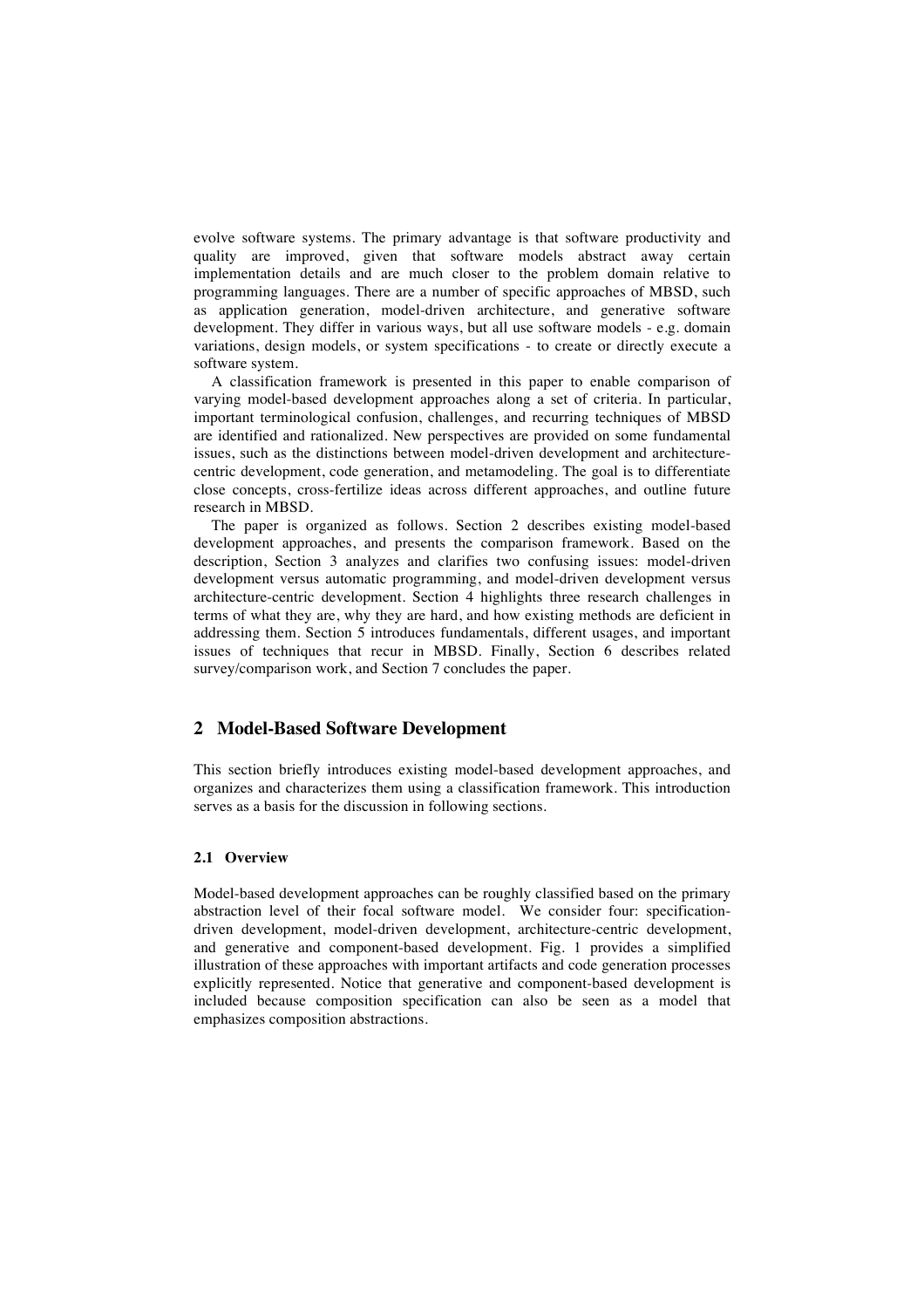

Fig. 1. Model-based software development.

*Specification-driven development* uses *requirements specifications* to create or directly execute applications. It appears in two forms: transformational programming [2] and application generation [3]. Transformational programming is a methodology of program construction by successive applications of transformation rules. Ostensibly this process starts with a formal statement of a problem, and ends with an executable program. Application generators are tools for creating a family of applications, and are deeply rooted in domain engineering. An application generator translates a highly-particularized specification that expresses variations in a domain into a complete implementation. To change or modify a product, one simply changes input specifications and reruns the generator.

*Model-driven development* (*MDD*) typically focuses on *software design models* [4]. Initiatives include Model-Driven Architecture (MDA) [5], Model-Integrated Computing (MIC) [6], and Software Factories [7]. MDA was defined by the Object Management Group (OMG) in late 2001, and represents a generic model-driven approach. Specifically, software development in MDA starts with a Platform-Independent Model (PIM) of an application's business functionality and behavior, constructed using Unified Modeling Language (UML) based on OMG's MetaObject Facility (MOF). MDA development tools then convert the PIM to one or more Platform-Specific-Models (PSMs) and finally to a working implementation using some middleware platform. MIC and Software Factories are both domain-specific MBSD. MIC was originally designed for embedded software development. It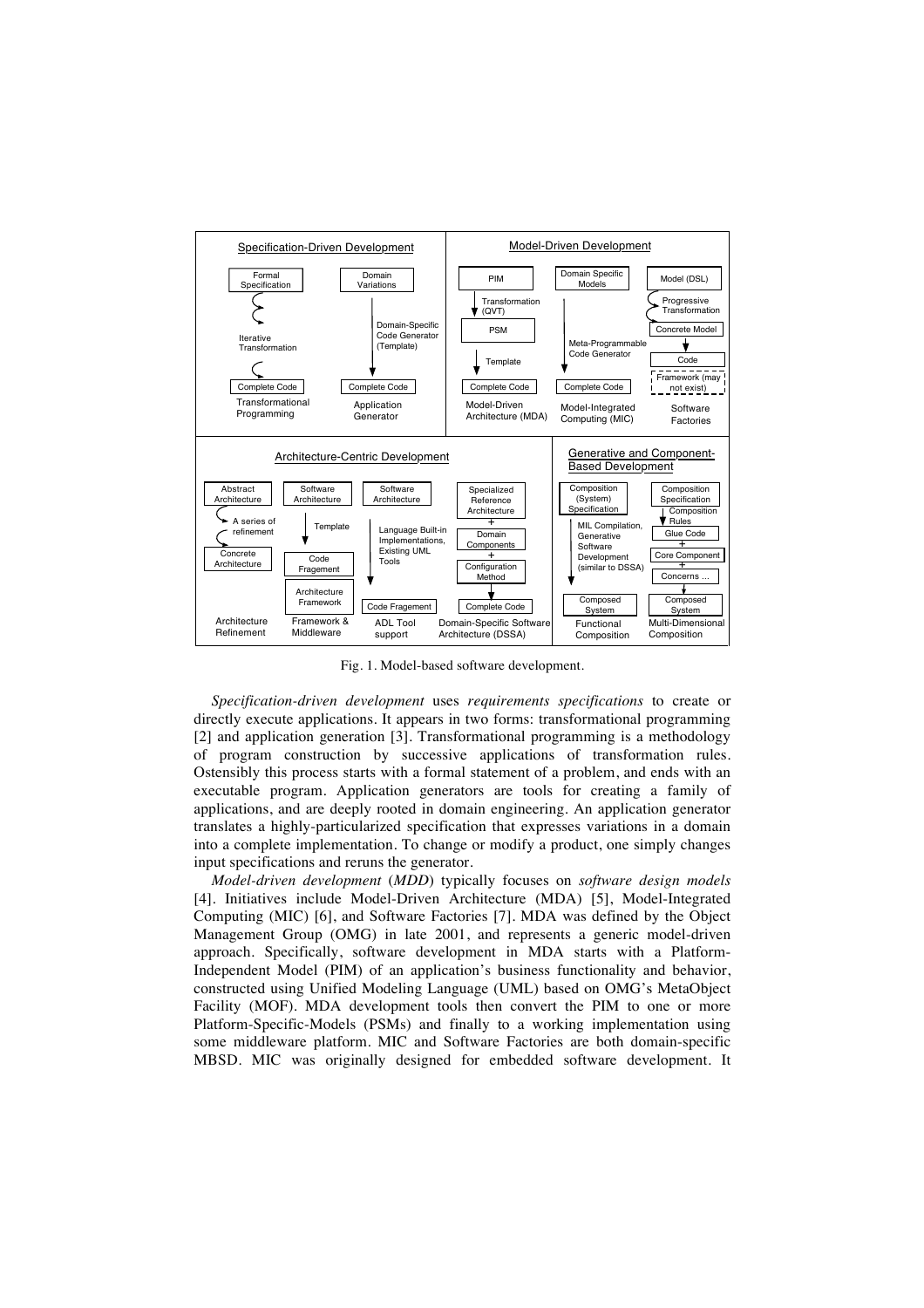advocates the application of different types of models written in domain-specific languages (DSLs), and manages the interdependency between models at the metalevel. The primary goal of Software Factories is to industrialize software development through the integration of abstraction, granularity, and specificity. Progressive refinement is extensively used in it to generate executables from source models.

*Architecture-centric software development* places an emphasis on the essential role of *software architecture* throughout the software development lifecycle. Software architecture is the set of principal design decisions about a software system [8]. It is commonly characterized as a configuration of components and connectors with enforced constraints, though this is a simplification of the concept. Fig. 1 illustrates four varieties: (a) style-based architecture refinement [9], (b) framework and middleware-based development  $[10]$ , (c) architecture language support  $[11]$ , and (d) domain-specific software architectures (DSSA) [12]. Architecture refinement (a) maps an abstract software architecture into a concrete architecture that contains more implementation concerns. Architecture framework techniques (b) essentially raise the abstraction level of an execution platform by providing specific programming constructs for selected architecture concepts. Notice that both architecture refinement (a) and framework techniques (b) are architecture style specific, and thus, could be reused among architectures of the same style. Architecture description languages (ADLs) (c) provide notations for capturing architectural decisions; such languages are usually accompanied by tool support. DSSA (d) represents a combination of software architecture and domain engineering. It consists of a reference architecture, a component library, and a configuration method for combining components.

Models in *generative and component-based approaches* are *composition specifications*, from which glue code is generated to combine existing components into the final artifact. Component composition combines two or more software components and yields new component behavior at a different level of abstraction [13]. Functional composition and multi-dimensional composition are two distinguished composition approaches. The former breaks up a complex software system into smaller components with functional relationships as the primary criterion, while the latter emphasizes separation of overlapping concerns along multiple dimensions of decomposition. A typical example of functional composition is generative software development [14], which focuses on automating the selection and assembly of components. Multi-dimensional composition distinguishes the notion of core components from concerns. An example is Multi-Dimension Separation of Concerns (MDSC) [15].

#### **2.2 Comparison**

Table 1 offers a general comparison of the MBSD approaches introduced above along four dimensions: *Goals* reveal the underlying rationale of each MBSD approach; *Software Modeling* shows their focal software models; *Code Generation* represents the form of generated code, which could be full code generation, code fragments, or glue code; *Consistency Management* describes how changes, especially code changes made after code generation is done, are handled.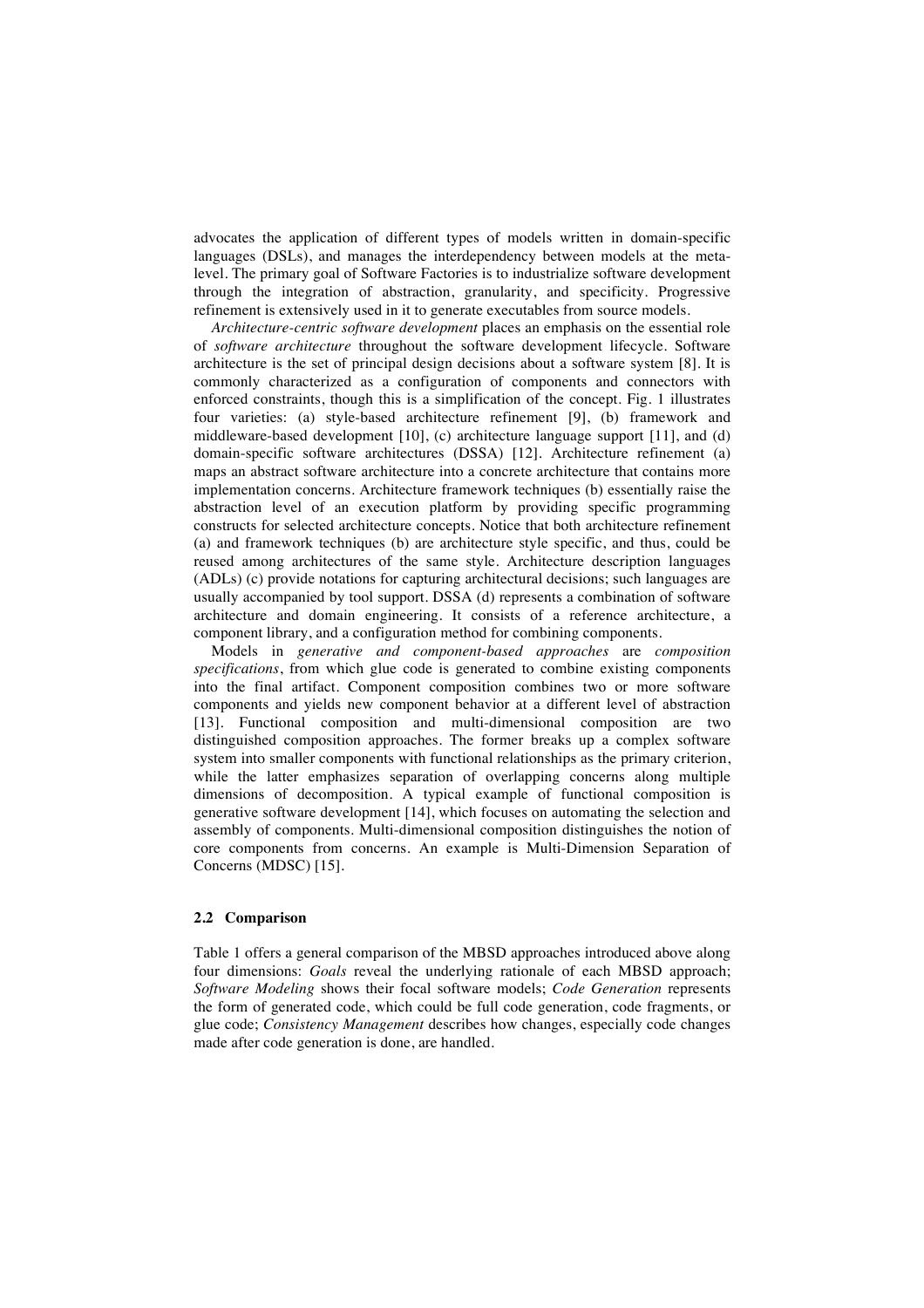|                           | Specification-<br>driven<br>development | Model-driven<br>development                | Architecture-centric<br>development                                          | Generative and<br>component-based<br>development             |
|---------------------------|-----------------------------------------|--------------------------------------------|------------------------------------------------------------------------------|--------------------------------------------------------------|
| Goals                     | Remove coding<br>phase                  | Make model<br>compilable and<br>executable | Use software<br>architecture as<br>blueprints                                | Functional and<br>non-functional<br>reuse                    |
| Software<br>Modeling      | Requirements<br>specifications          | Software<br>design models                  | Software architecture                                                        | Composition<br>specifications                                |
| Code<br>Generation        | Full code<br>generation                 | Full code<br>generation                    | Code fragments and<br>skeletons                                              | Glue code                                                    |
| Consistency<br>Management | Code changes not<br>allowed             | Code changes<br>not allowed                | Reverse engineering,<br>runtime monitoring,<br>and round-trip<br>engineering | Pending on the<br>preservation of<br>component<br>boundaries |

**Table 1.** A classification framework of model-based software development.

Of these different approaches, specification-driven development is most ambitious in the sense that it tries to transform programming into a specification-based activity so that even requirement engineers can develop software products. MDD and architecture-centric development both focus on software design. In particular, MDD suggests a paradigm where software models take the role of traditional programs, and are the main artifacts of development. This makes it distinguished from architecturecentric development, which recognizes the essential role of both architecture and implementation. Further discussion on this issue is given in Section 3. Finally, generative and component-based development faces a challenge different from the first three approaches, which are all about spanning abstraction gaps. People can decompose a system at their favor, using either functional or multi-dimensional decomposition. The real challenge is how to combine decomposed parts into the final system. Moreover, it is often preferred that component boundaries be preserved during the composition process, so that changes to the final system can be mapped back to original components.

## **3 Confusion**

MBSD, especially the approaches of MDD and architecture-centric development, are still in the early stage of their development. A variety of questions about them persist, due in no small part to each technique using similar terminology but in (sometimes) substantively different ways. What makes MDD essentially different from automatic programming in terms of model-implementation mapping? How is architecturecentric development related to MDD? Clarifications would not only increase people's confidence about related model-based approaches, but also help them make a solid choice when facing a development problem. Specific analysis and clarification of some of these points are provided in this section.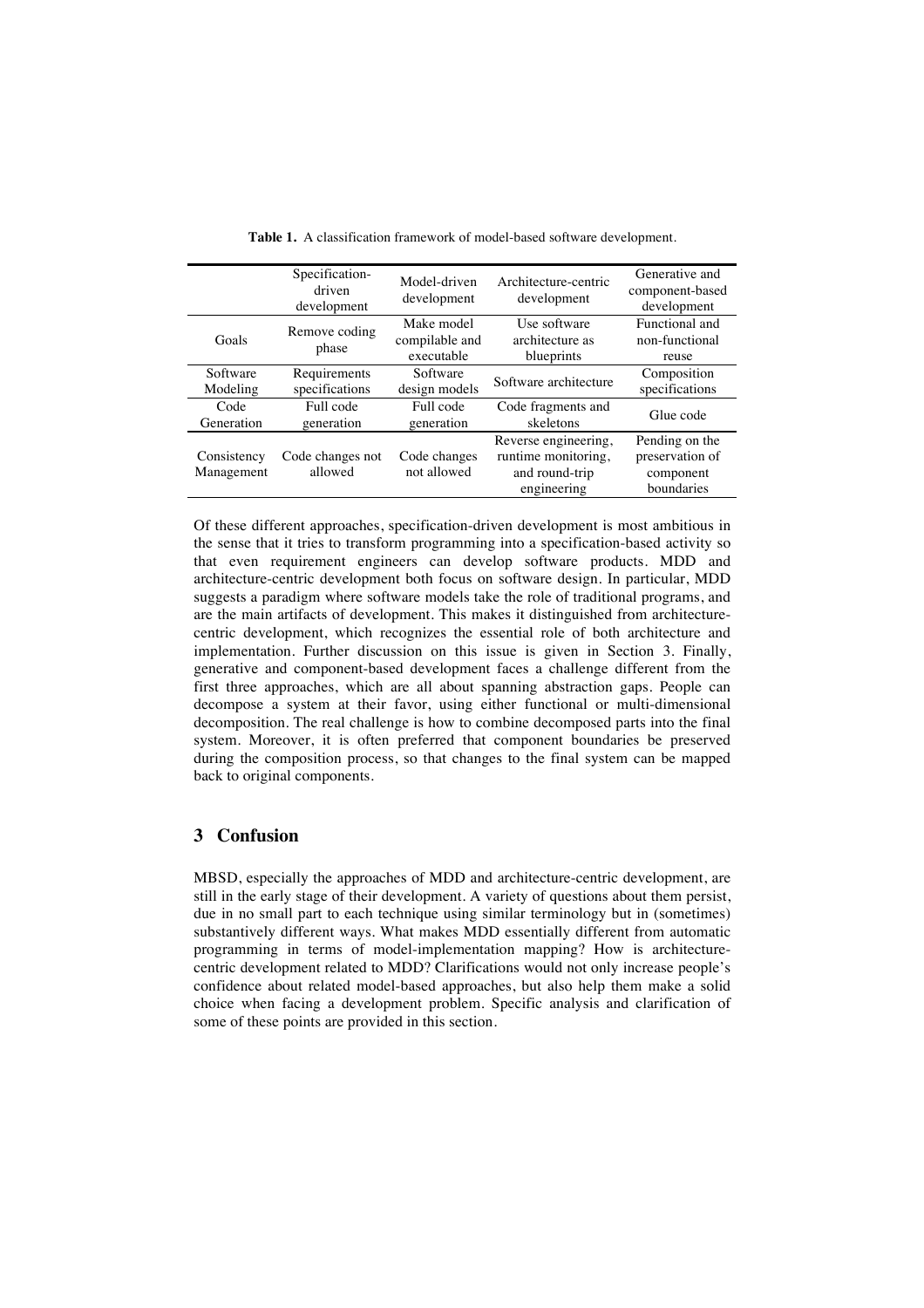#### **3.1 Model-Driven Development and Automatic Programming**

MDD and automatic programming [16] both rely on the machine to generate complete code from software artifacts of a higher-level abstraction. Automatic programming is a special case of transformational programming introduced in Section 2. The problems it is capable of coping with are highly constrained due to the challenge of full code generation. What makes MDD different from automatic programming? If they are essentially same, we could announce, or at least predict, the same result for MDD.

Software development is about making decisions, where pure creativity and automatable activities co-exist [2]. A significant difference between automatic programming and MDD is the role of model-implementation mapping and the creativity required in these two approaches. Automatic programming transforms a high-level specification, usually a formalized requirement specification, into a complete source code. Most decisions, such as the implementation of data structures and optimization of algorithms, are predefined as transformation rules and reused in the development of different systems. The selection and application of transformations are performed by a machine via artificial intelligence techniques. In other words, model-implementation mapping in automatic programming **makes** software development decisions. People's creativity plays a very limited role in this process. This is contrary to MDD, where creativity is particularly emphasized for system designers to consider design tradeoffs. Instead of relying on predefined decisions, system designers make important design decisions of a system, and get them specified in software models. What is automated in MDD is actually the **transfer** of model decisions into implementations, or model-implementation mapping.

The difference becomes obvious if we compare source models and generated code in automatic programming and MDD. Both of them generate complete source code. However, most decisions in generated code of MDD are actually specified by designers in source models, and this is an important reason that MDD emphasizes complete and precise modeling [17]. In contrast, the information difference between source model and generated code of automatic programming is huge, considering that its model is a formal statement of the problem, and talks very little about how to solve the problem. Development decisions are either predefined as transformation rules or automatically made by the machine in transformation selections.

This explains why automatic programming can only be used in development of highly constrained applications, where either a reusable solution scheme prevails or the system is of a limited complexity level. If it is a generic complex system development that is constantly subject to pressures of change, the decision space could be too huge for the machine to predefine or reason about. MDD has potentials to succeed in this scenario, given that the machine focuses on transferring decisions in model-implementation mapping and software designers can concentrate on creative modeling portions.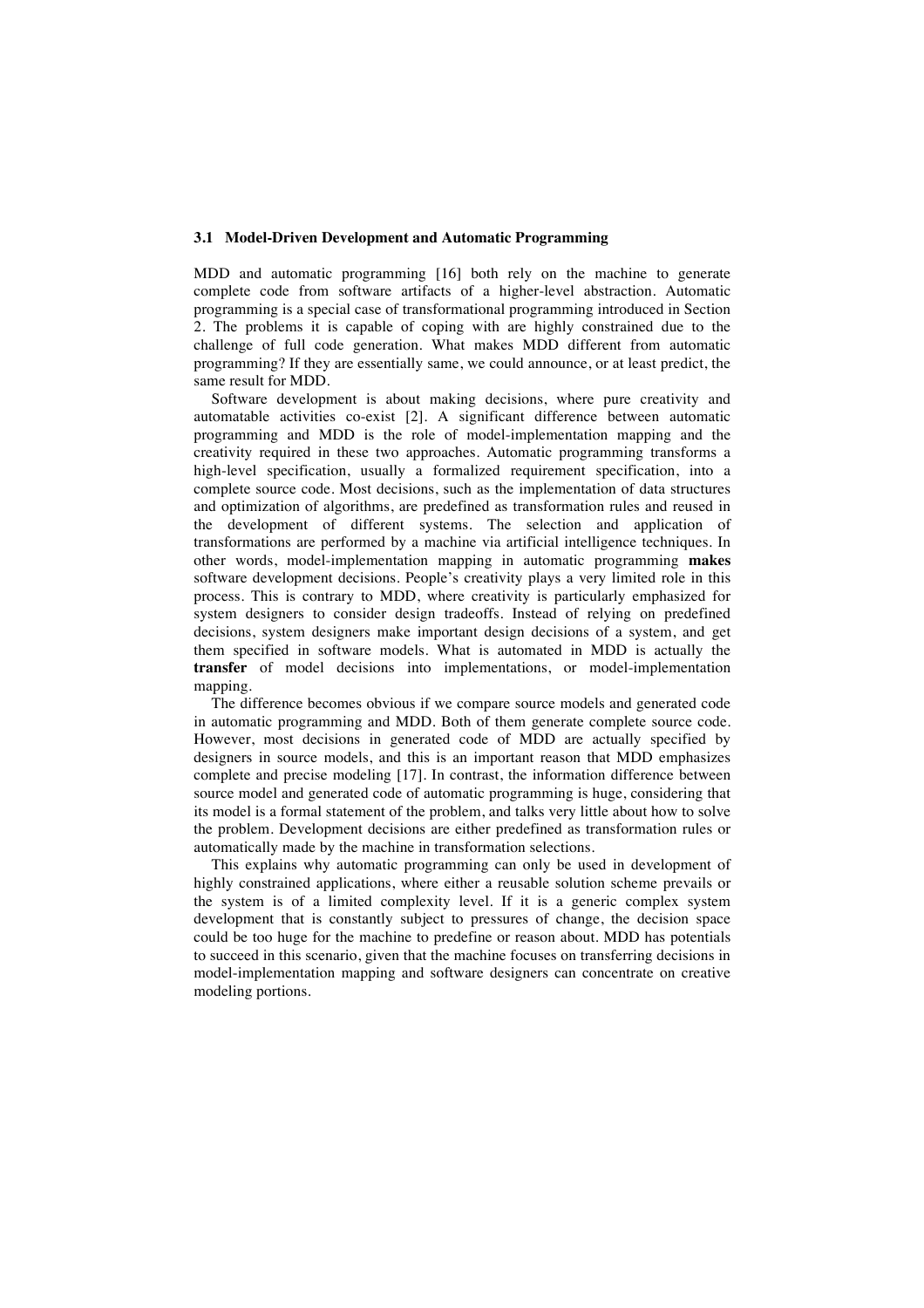#### **3.2 Model-Driven Development and Architecture-Centric Development**

MDD and architecture-centric development are two categories of MBSD that come into being in recent years. Both of them are software design oriented, could possibly use UML as their modeling languages [5, 8], and face the challenge of dynamics modeling and correctness-preserving code generation. How are MDD and architecture-centric development related with each other then?

As shown in Table 1, MDD is different from architecture-centric development in several aspects. First of all, the rationale behind MDD is to make software design models compilable and executable, so that software developers can solely focus on abstract models. To achieve this goal, software models must have sufficient detail to enable full code generation. In contrast, architecture-centric development uses software architecture as the blueprint where principal design decisions are laid out. Its code generation process is primarily about generating architecture-prescribed code. In most cases, the generated code is some application skeleton that needs software developers to fill in details. From this perspective, the uses of UML in these two approaches are actually in different modes [18]: *UmlAsProgrammingLanguage* in MDD and *UmlAsBlueprint* in architecture-centric development.



Fig. 2. The programming-and-modeling spectrum.

Fig. 2 sketches the programming-and-modeling spectrum, and is based on discussions in [19, 20] and our own understanding. It compares MDD and architecture-centric development in a more general context: the amount of programming and modeling in software development. "Programming people" think there should be nothing but code, while "modeling people" think models rule everything. Architecture-centric development can be regarded as a transition from one extreme to the other, with models playing an active role in software development. Its position in the middle represents the "right" level of modeling at this point in the evolution of software development technology. We believe it mixes just the right amount of modeling with programming to maximize the effectiveness of both. MDD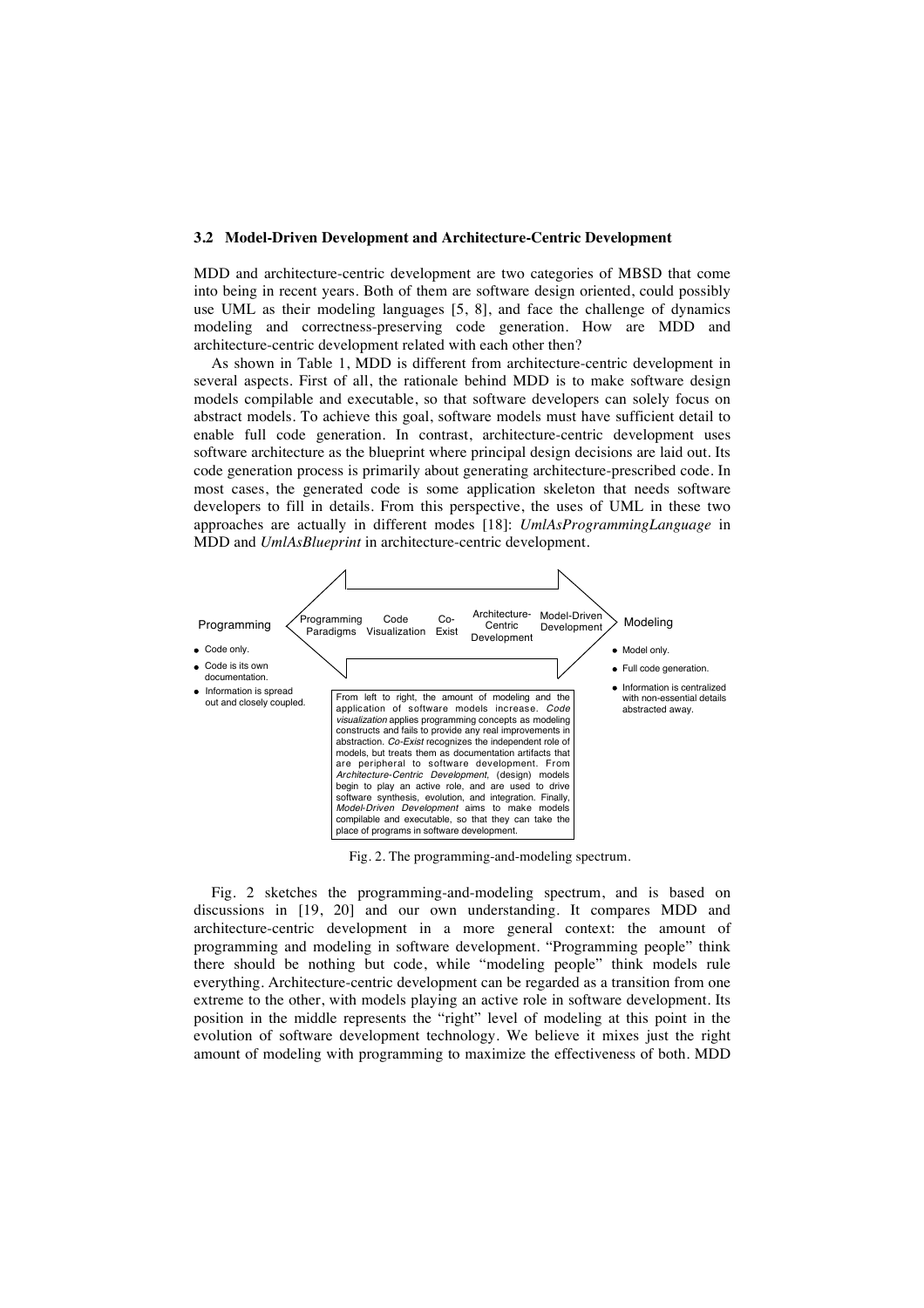is represented as a short range in the figure, reflecting current practice. In addition, *code visualization* and *co-exist* are also shown in the figure as references. They represent different (primitive) usages of software models in traditional software engineering.

Both MDD and architecture-centric development are currently evolving. The fact that the two approaches have so many commonalities suggests a future merger might be possible. For example, MDD can be seen as a subset of architecture-centric development if we consider full code generation as a special case of architectureprescribed code generation. This is particularly true with software architecture defined as a set of principal design decisions about a software system [8], which essentially include design models that are usually created in MDD approaches. Some form of coinvestigation or unification should be able to facilitate the development of both areas.

## **4 Challenges**

What MBSD suggests is essentially a role transition of software models from documentation to development. This implies an enhanced requirement on software models for completeness and precision, compared with the traditional use of models. It also demands an efficient mechanism of model-implementation mapping, which is not only about generating model-prescribed code, but also about managing the consistency between model and code over the passage of time. In general, no MBSD approach can survive in the long run if the cost of model-implementation mapping significantly exceeds that of working on code directly. This section describes three research challenges of MBSD from the perspectives of what they are, why they are hard, and how existing mechanisms are deficient in addressing them.

#### **4.1 Multi-Aspect Modeling**

Software models in the development of complex software often need to describe the system from multiple aspects, such as structure, behavior, and non-functional properties. Important research progress has been made in this area [21, 22]. However, most of existing modeling technologies are based on the assumption that software models are documentation artifacts that are peripheral to code development. With regard to structure, models such as UML class diagrams may be fine for use in MBSD. With regard to behavior, few models created with current technologies are amenable to software synthesis in MBSD; the situation with regard to non-functional models is even worse. The challenge is that software models in MBSD not only have to contain enough details to generate relatively complete code, but also need to be, and stay, simpler than the software programs created during this process.

Existing behavioral modeling methods include those that are based on formal notations and those that are more informal, but with a practical bias. None, however, provides an appropriate form for MBSD. Formal behavioral modeling methods include the use of process algebras like CSP and the pi-calculus. Providing a basis for automatic analysis is one of their main purposes. They are seldom appropriate for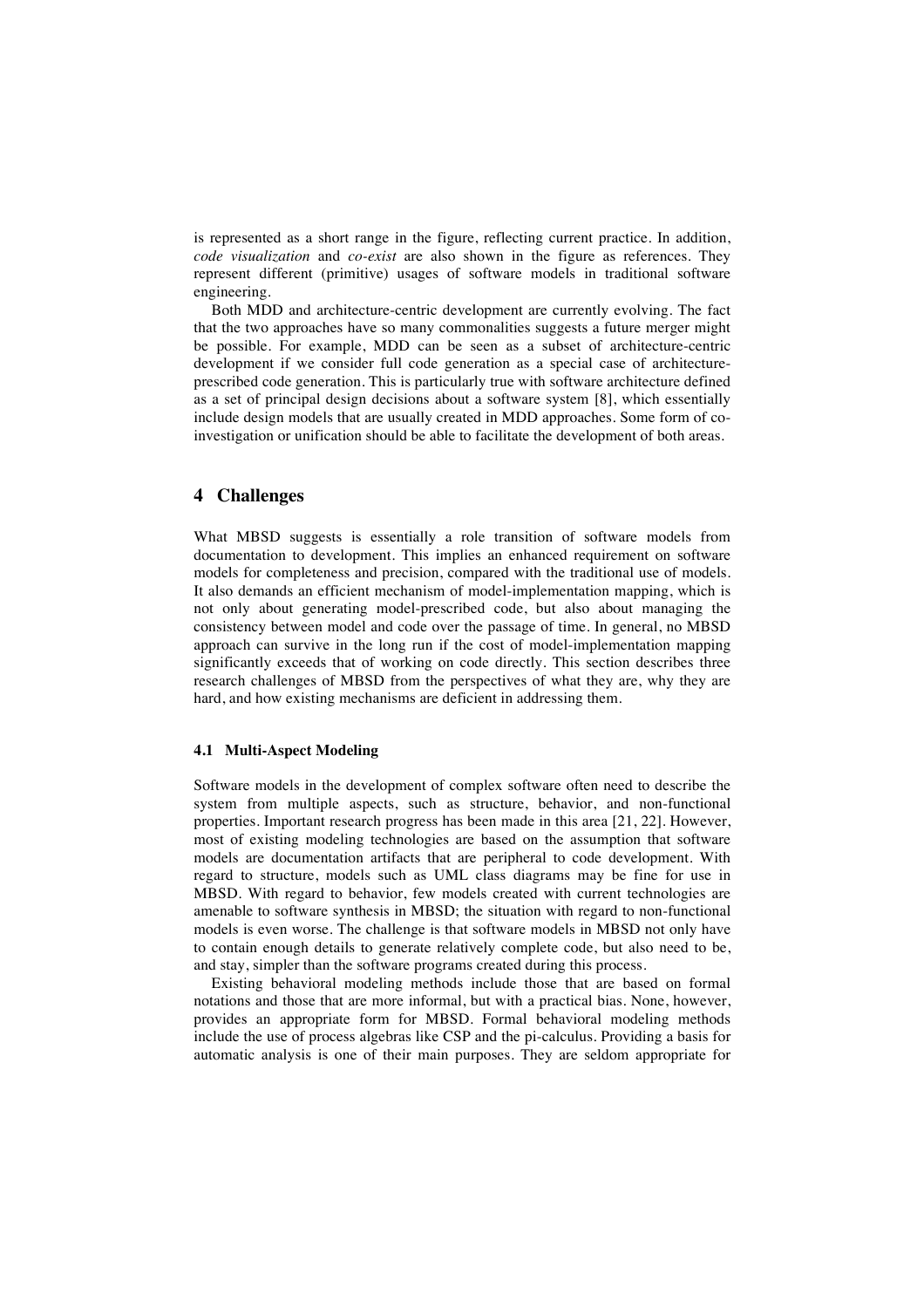software development because of their limited expressiveness. In most cases, developers would rather write code directly. Examples of more informal methods include interaction diagrams, state diagrams, and activity diagrams of UML. Traditionally, these methods are mainly for communication and system comprehension. Their incompleteness properties have decided that they cannot be used alone for behavioral modeling in MDD [5], which emphasizes complete modeling. In cases where only executions of significance are concerned, such as architecture-centric development, practical methods like sequence diagrams may be a good choice after some form of extension [21].

## **4.2 Code Generation**

Similar to structural modeling, structural code generation is well understood and not a particular research issue [23]. MBSD brings a new challenge in this regard, however, which requires structural code, behavioral code, or even non-functional code to be automatically generated from source models. This is hard not only because nonstructural modeling in MBSD is not yet mature, as introduced in previous section, but also because system dynamics are involved and many more variations need to be considered compared with static structural code generation.



Fig. 3. Different code generation strategies see code differently.

Fig. 3 shows existing code generation approaches and how they treat source code differently. As can be seen, code can be treated as model, program, and plain text respectively. Approaches that treat code as model require the definition of a metamodel for the target programming language, and use model transformation approaches [1] for code generation. It remains to be seen how well these approaches can be practically used in complex software development, especially considering the high complexity that is often involved in model transformation. Approaches that treat code as program are trying to use the target programming language's own metaprogramming ability, e.g. reflection, for code generation. They are limited because they can only be used to generate structural constructs like classes, methods, and attributes.

Treating code as plain text, or template-based code generation [3] represents a popular approach. A typical example is Java Server Pages (JSP) that are used to create web pages, where the Java escapes are executed to produce the dynamic portions of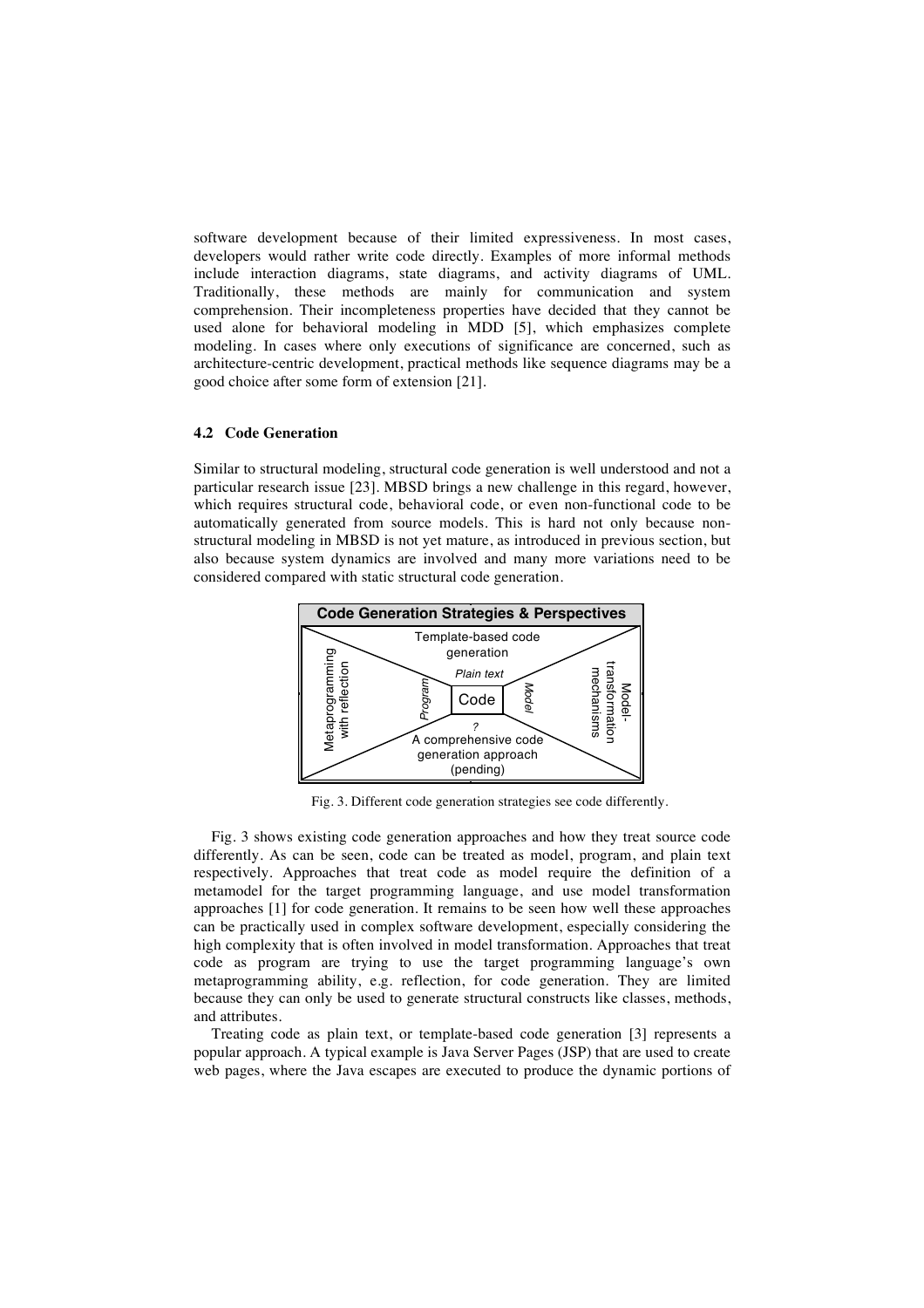the HTML page. A primary advantage of the template-based approach is that templates are independent of the target language. This simplifies the generation of any textual artifacts, including documentation. A primary challenge that it faces, however, is verifying the correctness of code embedded in templates that are usually not runnable. Thus, a comprehensive code generation approach that can work as comparably well as a program compiler is still missing. Further development in this area may be pending on a new perspective.

## **4.3 Model-Code Consistency Management**

After code generation is done, chances exist that either the source model has to be modified again or the generated implementation needs additional editing by developers. These changes significantly endanger the conformance established between the model and code. Successful solutions to handle model changes are already available, guaranteeing that extra work done on the generated implementation remains when the system is regenerated. This is usually done through code markers in the form of comments [19], and is not detailed here. In contrast, automatically mapping changes in generated code back to source model is still a research challenge in MBSD. Its difficulty comes from the fact that this is essentially an activity of machine-based abstraction.

Table 2 shows existing mechanisms of model-code conformance management, classifying them along two dimensions. Based on whether inconsistencies are to be avoided or detected, there are approaches of correct-by-construction and correct-bydetection. In general, prevention is always better than cure given that some inconsistencies may be too expensive to be detected and resolved. Approaches of each category can be further divided into one-way mapping and two-way mapping, depending on which artifact can be manually changed. Note that correct-by-detection approaches are usually used to map updated code to model, and assume the relative constancy of model. This explains why there are no two-way mappings of correct-bydetection. Finally, the italicized words in the table represent specific instances of each conformance management approach.

Correct-by-construction approaches are extensively used in MBSD to avoid inconsistency from the very beginning. Among them, one-way mapping approaches try to generate complete code, so that manual modification of code is not a necessity and chances of inconsistency can be reduced. As discussed later in this paper, we believe this can only be done in a domain-specific manner. Two-way mapping approaches in this category include separation of generated and non-generated code, architecture frameworks, and the adoption of new implementation strategies. These can only enforce structural conformance between model and code. A new trend in this area is the use of round-trip engineering [28], where traceability links between model and code are used to automatically propagate updates in derived code back to the model. Initial exploration in this direction shows some promising results. However, further investigations are still needed on some specific issues, such as the granularity of linked objects and the evolution of trace links. In particular, a successful utilization of round-trip engineering in complex software development is still missing.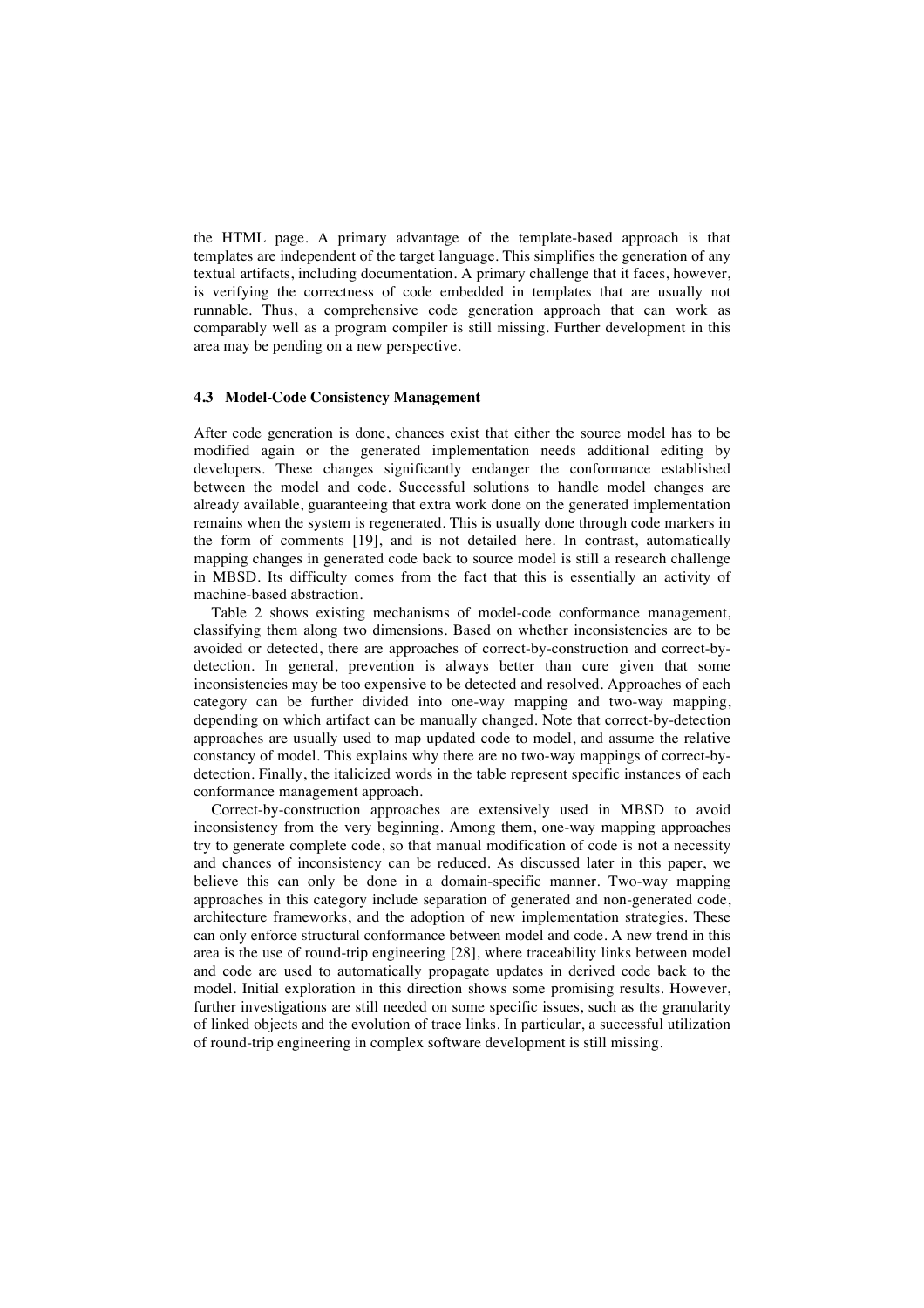|  |  | Table 2. Model-code conformance management. |  |
|--|--|---------------------------------------------|--|
|--|--|---------------------------------------------|--|

|                      | Correct-by-construction<br><i>(to avoid inconsistency)</i>                                                                                                                                      | Correct-by-detection<br>(to detect inconsistency)                                                                                              |
|----------------------|-------------------------------------------------------------------------------------------------------------------------------------------------------------------------------------------------|------------------------------------------------------------------------------------------------------------------------------------------------|
| One-way<br>mapping   | 1. Full code generation: MDA [5], Domain-<br>specific MDD $[20]$ , DSSA $[12]$ .<br>2. Architecture refinement: SADL [9].                                                                       | 1. Reverse engineering: Reflexion<br>$model$ [25].<br>2. Runtime monitoring $\&$<br>verification: <i>Pattern-Lint</i> [26],<br>DiscoTect [27]. |
| $Two-way$<br>mapping | 1. Code generation (separation): <i>EMF</i><br>$(code$ markers $)$ [19].<br>2. Architecture framework: C2 [10].<br>3. Implementation strategy: ArchJava [24].<br>4. Round-trip engineering: ??? | None.                                                                                                                                          |

Correct-by-detection approaches address the conformance issue through after-thefact consistency checking done either through reverse engineering [29] based static analysis or runtime monitoring verification. Reverse engineering abstracts source models from modified implementations, and compares the original source model with the generated one. It can be expensive for complex systems; moreover, it is hard to guarantee that the generated model captures the same aspects that the original source model contains, since they may represent two different abstractions of the same implementation. Runtime monitoring approaches infer the system architecture from execution traces or system events that are collected at runtime. They are favorable in terms of being able to check the system behaviors against the original architecture. To do this, the availability of executable software is usually required. Some approaches also demand certain forms of code instrumentation. This prevents dynamic verification from being used at development time, when programs are often not complete enough to be executed.

## **5 Techniques**

Several techniques recur in MBSD, including exploitation of domain specificity, metamodeling, and iterative transformation. They represent promising attacks on the challenges identified in Section 4. Introductions exist [2, 5, 20], but are mostly isolated and specific to the particular model-based approach where the technique is applied. Notably, different aspects of a technique are often emphasized in different application contexts. For each of the techniques mentioned above, this section (1) reveals the fundamentals that make the technique promising, (2) presents different usages of the technique, and (3) highlights some challenge issues. Doing so supports cross-fertilization of techniques across different model-based approaches, and encourages wider use in the future.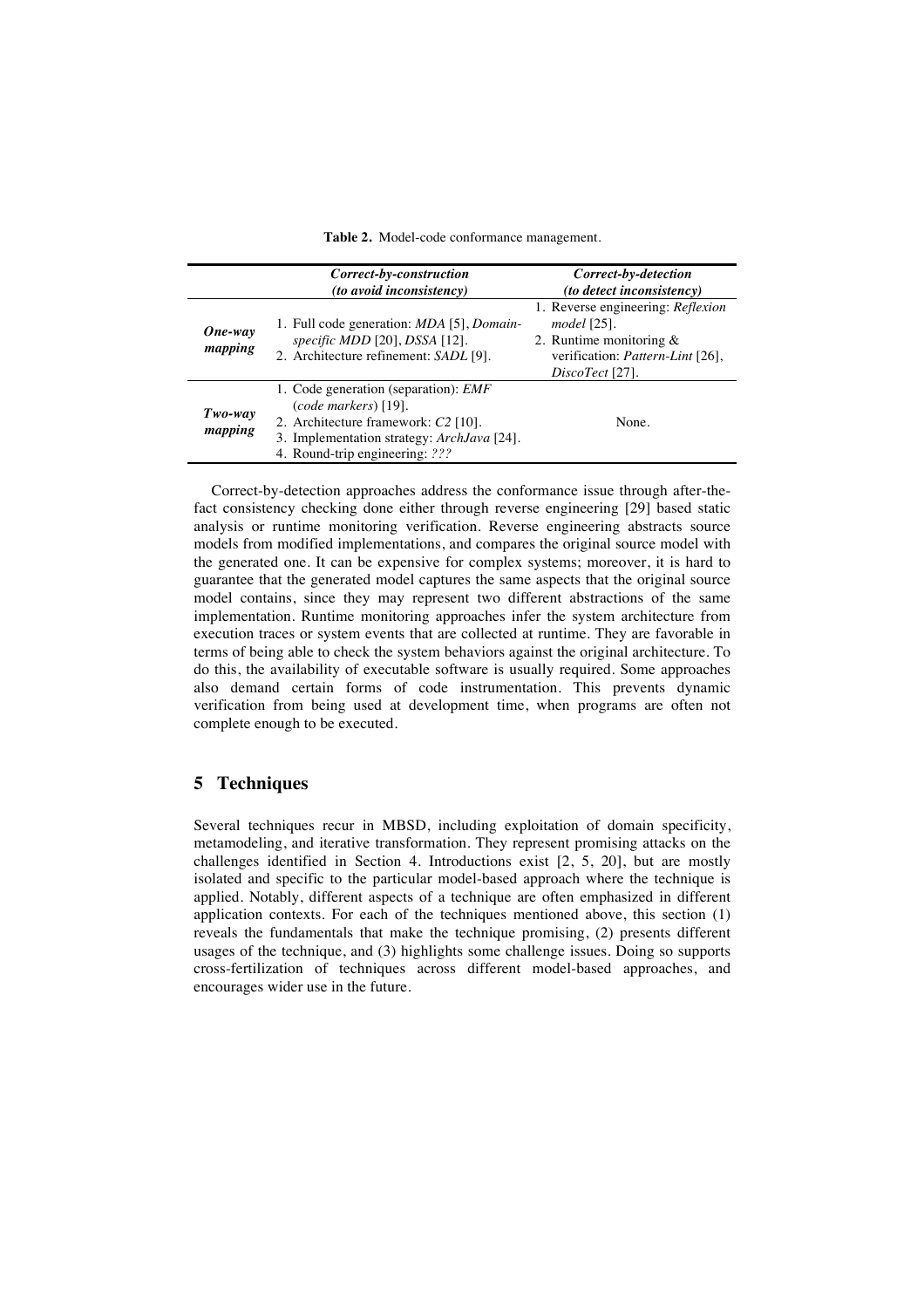#### **5.1 Domain Specificity**

**Fundamentals**. Exploiting domain specificity is primarily about developing artifacts that may be reused in developing multiple applications within a given domain. In domain-specific MBSD, reusable assets include DSLs, domain components, and reference architecture. The use of DSLs raises the level of abstraction, and improves the expressive power of software models. A library of reusable components supports software implementation through component composition. Reference architectures serve guides to the composition process. They simplify the management of supplier relationships by describing the specific contexts in which components operate.

**Different usages**. Domain-specific MBSD includes application generators, MIC, DSSA, and generative software development, all of which were shown in Fig. 1. A significant discriminator of these four approaches is the domain asset being reused. The application generator approach reuses code generators; MIC uses DSLs to model embedded systems; DSSA and generative software development both recognize reference architectures, domain components, and configuration knowledge as reusable assets. DSSA is different from generative software development because the latter uses a configuration generator to implement configuration knowledge and automate the selection of components [14], whereas this is usually done manually in DSSA. In addition, the creation of reference architecture in generative software development is primarily to identify "uses" dependencies between component categories and facilitates the implementation of components. In contrast, the DSSA approach uses reference architectures as a key element in the creation of a specialized architecture.

**Issues**. The exploitation of domain specificity plays a significant role in MDD, which faces the challenge of complete modeling and full code generation. What a generic MDD (e.g. MDA) does is directly specifying system (dynamic) details in software models. This not only makes models complicated and potentially degrades their usability, but also imposes a high requirement on the extensibility of the modeling language used. Domain-specific MDD [20] is much more favorable at this point. On the one hand, a DSL is more expressive than a generic modeling language (e.g. UML) when applied in a specific domain. One the other hand, reuse of domainspecific code generators or components greatly reduces the amount of generated code, and thus, the information that has to be specified in software models.

#### **5.2 Metamodeling**

**Fundamentals**. A metamodel is a model that is written in a metalanguage to define some specific modeling language [5]. In essence, metamodeling is important because it provides a means for the machine to read, write, and understand models that previously were interpreted only by people. From this perspective, metamodeling plays a key role in automating MBSD. With models understandable to computers, tools can be built for model creation, code generation, and consistency management.

**Different usages**. Metamodeling is primarily used in MDD and architecturecentric software development. A representative example is MDA, which is based on OMG's four-layer meta-level hierarchy [5]. Its primary modeling language, UML, is defined by a metamodel written in MOF. Different from MDA, MIC as another MDD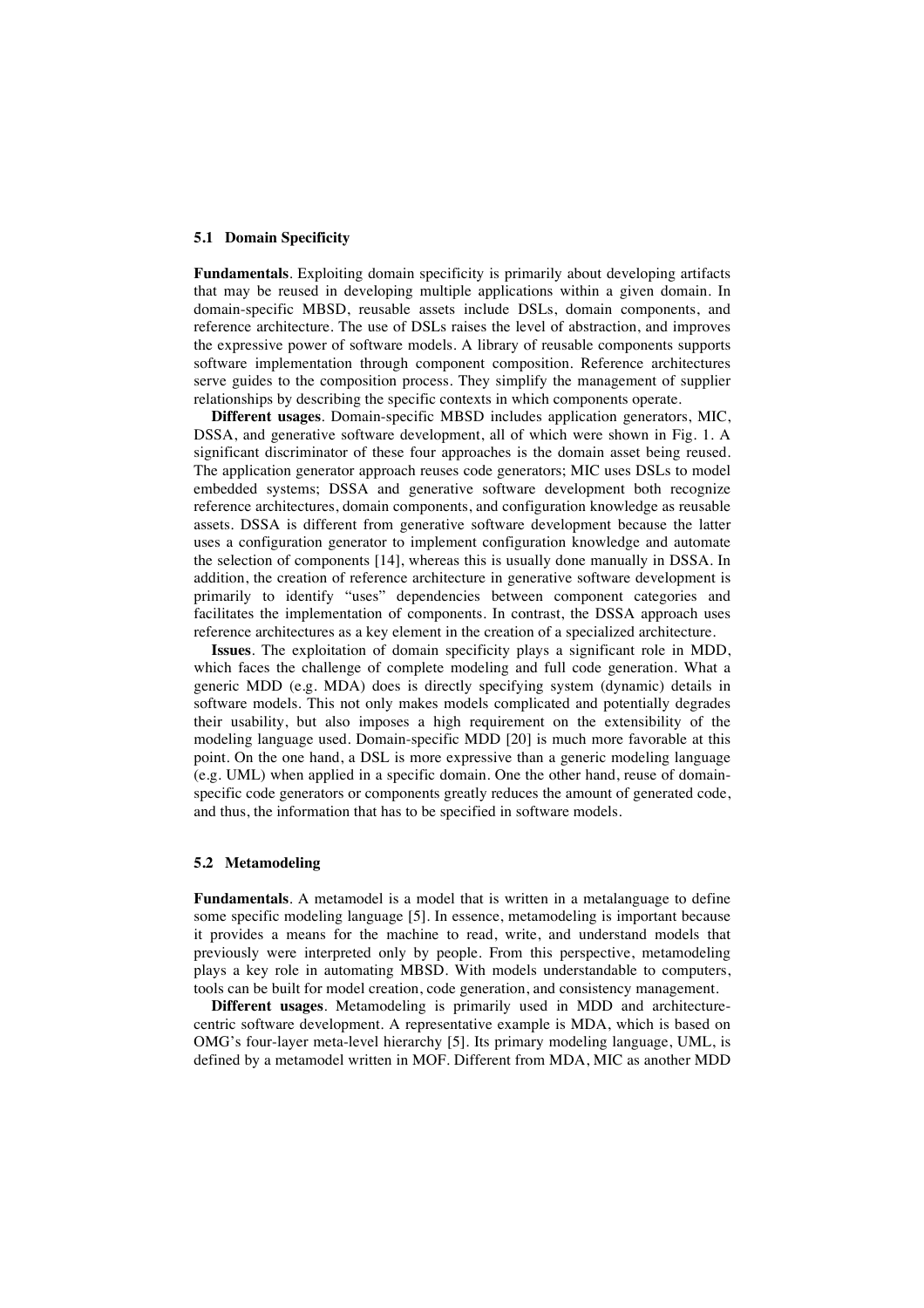approach uses UML as its metalanguage to define its DSLs. In particular, MIC includes a generic modeling environment that can be customized by the metamodel of a domain language to support modeling in a given domain. At this point, it is very similar to ArchStudio [30], a metamodeling based tool for architecture-centric software development. The modeling notation used by ArchStudio is xADL, an XML-based architecture description language. Significantly, users are allowed to extend the schemas of xADL for new features. ArchStudio reads schemas and automatically generates a data-binding library for new tools.

**Issues**. Meta level and software abstraction level are two different concepts in MBSD. Meta level reflects the linguistic instance-of relationship between a model and its metamodel. In other words, a model is written in a language that is defined by the model's metamodel at a higher meta level. In contrast, software abstraction level characterizes a software model in terms of to what extent it hides unimportant information to a software developer. For example, the abstraction provided by software architecture allows a software architect to focus on principal design decisions without worrying about implementation details. From this perspective, meta level and abstraction level are orthogonal concepts.

#### **5.3 Iterative Transformation**

**Fundamentals**. Iterative transformation is extensively used in transformational programming. The central idea is to break a transformation that crosses an abstraction gap into sufficiently small steps, so that each step generates another representation that is easier to implement than the first. What this means in the context of MBSD is an incremental way to map source models into implementations, especially when source models are too abstract to directly generate code from.

**Different usages**. Style-based architecture refinement is just a typical application of this idea. It maps an abstract architecture into a concrete architecture through a series of small transformations, each of which involves the application of a preproved transformation pattern that is specific to an architecture style. Software Factories, shown in Fig. 1, use a similar approach, so called progressive transformation, to map domain-specific models into implementations. Layers of simplifying abstractions are successively generated during this process. Another less obvious example is MDA, where the use of PSM to facilitate the mapping of PIM to a working implementation on a middleware platform actually reflects the same spirit of iterative transformation.

**Issues**. The applications of iterative transformation presented above are all limited to certain ranges, such as a specific architecture style, an application domain, or a middleware platform. In addition, their source and generated models usually stay close in terms of conceptual level. At this point, we think this represents proper uses of iterative transformation. Not only the development portion that can be pre-planned and specified is increased, but also the complexity level is reduced. This is different from automatic programming discussed in Section 3, which assumes software development can be pre-planned in a generic way and, in general, faces a significant conceptual gap between requirements specifications and executable programs.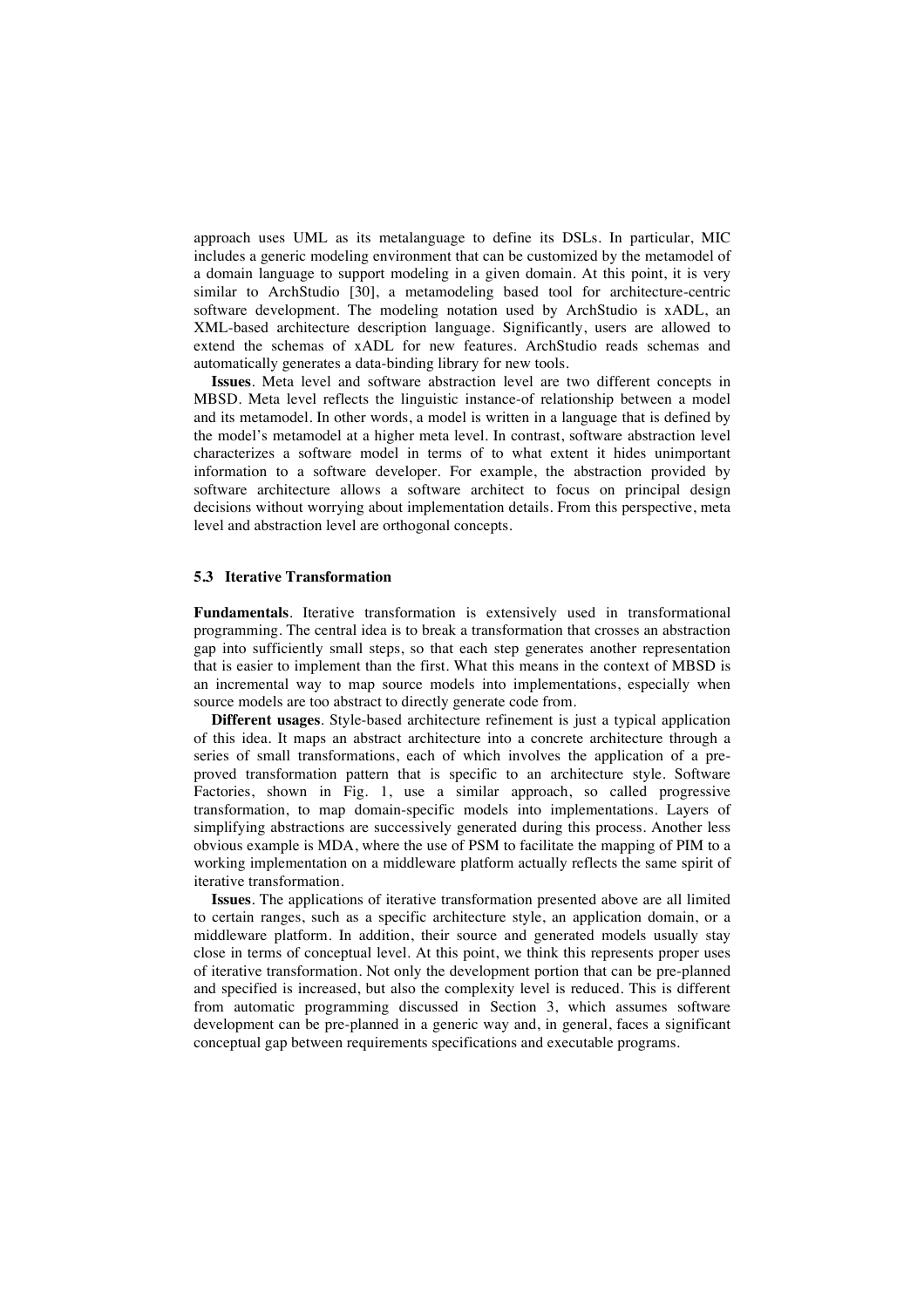#### **6 Related Work**

Papers such as [4, 17, 31] specifically discuss the advantages, difficulties, and facilities of MDD, an important branch of MBSD. This paper, in contrast, studies MDD in a broader context, and compares it with other MBSD approaches. On the basis of this comparison we have reached some different conclusions. For example, [4, 31] both point out that modeling languages is an area that needs to be improved for the advancement of MDD. We think the reason existing modeling languages cannot suffice for MDD is partially because the goal of making software models compilable and executable is overly ambitious. As discussed in Section 5, this may be done in a domain-specific manner, yet we doubt this can be done in a generic MDD. In addition, automatic code generation is described as reaching a degree of maturity in [17]. We think this is only the case when the abstraction gap is fairly small, for example, from low-level implementation models to code. Given that models in MBSD could be a high-level architecture, code generation, especially non-structural code generation, is still a research challenge.

## **7 Conclusion**

Putting all these together, we opine that architecture-centric development and domainspecific MDD are the two most promising branches of MBSD. This is not only because their focal models are good at revealing system essentials and have some desirable properties, such as design orientation, extensibility, and reusability, but also because they are realistic with regard to model-implementation mapping with existing facilities. Achieving a positive future will require, however, specific advances in software modeling, code generation, and consistency management.

#### **References**

- 1. S. Sendall, and W. Kozaczynski, "Model Transformation: The Heart and Soul of Model‐Driven Software Development," IEEE Software, vol. 20, no. 5, 2003.
- 2. Partsch, H. and Steinbrüggen, R. 1983. Program Transformation Systems. ACM Comput. Surv. 15, 3 (Sep. 1983), 199-236.
- 3. Cleaveland, C. C. and Cleaveland, J. C. 2001 Program Generators with XML and Java with CD-ROM. Prentice Hall PTR.
- 4. France, R. and Rumpe, B. 2007. Model-driven Development of Complex Software: A Research Roadmap. In 2007 Future of Software Engineering (May 23 - 25, 2007). IEEE Computer Society, Washington, DC, 37-54.
- 5. Kleppe, A. G., Warmer, J., and Bast, W. 2003 MDA Explained: the Model Driven Architecture: Practice and Promise. Addison-Wesley Longman Publishing Co., Inc.
- 6. Sztipanovits, J. and Karsai, G. 1997. Model-Integrated Computing. Computer 30, 4 (Apr. 1997), 110-111.
- 7. Greenfield, J. and Short, K. 2004. Software Factories: Assembling Applications with Patterns, Frameworks, Models & Tools. Wiley, 1st edition.